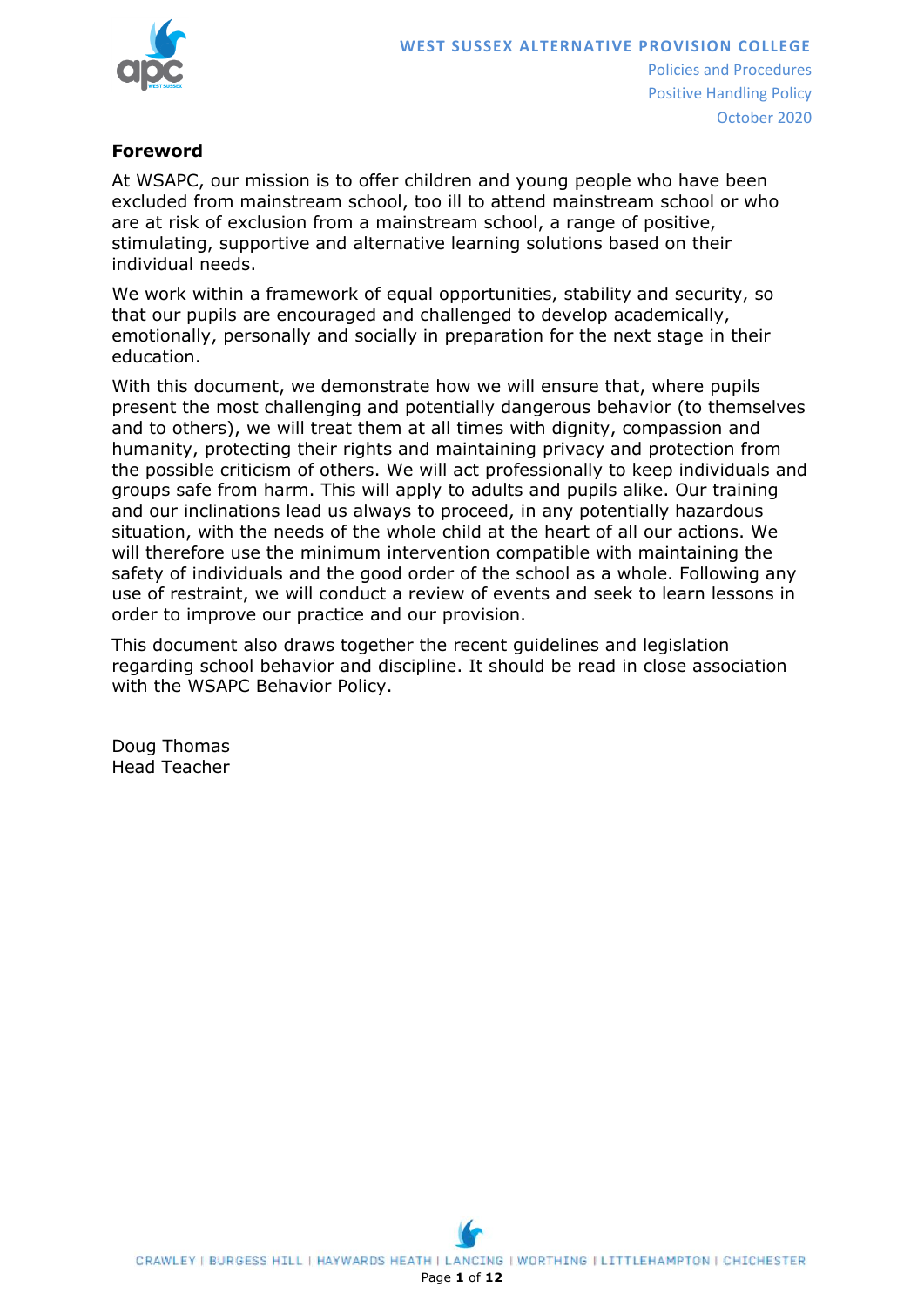

# **Introduction:**

Schools have a duty to promote good behavior and discipline. The school governing body, with the support of the County Council, has the duty to ensure the health, safety and well- being of everyone in school. The purpose of this policy is to help WSAPC staff understand and implement new expectations regarding school discipline and to support the leadership of the school, including the Governing body, to comply with legal requirements that are now placed on them and to exercise those powers within the legal framework.

For some pupils with the most significant needs it must be recognised that their challenging behavior is an aspect of their developmental profile. Interventions to manage their behavior must reflect their overall needs, should be matched to their particular circumstances and also be in the interests of the school as a whole.

It is essential that staff act appropriately in order to minimise the risk of accusation of improper conduct towards a young person.

Legislation that came into force on 1 September 1998 (Section 550a of the Education Act 1996), together with national guidance (DCSF Circular 10/98) established the responsibility of teachers and other authorised staff who have lawful control or charge of pupils with regard to the application of reasonable force in order to prevent children committing an offence, causing injury or damage, or engaging in behavior prejudicial to the maintenance of good order and discipline. Further guidance was issued and the above updated by the DfE in 2013

The Equality Act 2010 states, schools have a general duty to promote equality. This policy was constructed in order to be compatible with this duty and staff will act at all times to ensure that they do not discriminate in any way.

Reasonable force or restraint is only to be used as a last resort. The Education Act 1997 clarified the position about the use of restraint by authorised school staff when managing the behaviour of the most challenging pupils in our schools. This has been updated by DfE Use of force guidance 7/13. However, the greatest caution needs to be exercised when deciding to use physical restraint that may exacerbate an already volatile situation.

Many of our pupils use health and social care services inside and outside the school setting, and many will continue to use these services when they leave school and become adults. Consistency in approach is therefore necessary, both to provide the most effective support to children and young people and to reduce the possibility of confusion. Our policy is therefore based on a common set of principles that underpin practice in other agencies.

### **Definition of 'Reasonable Force':**

There is no legal definition of 'reasonable force' so it is not possible to set out comprehensively when it is reasonable to use force, or the degree of force that may reasonably be used. It will always depend on all the circumstances of the case.

There are two relevant considerations: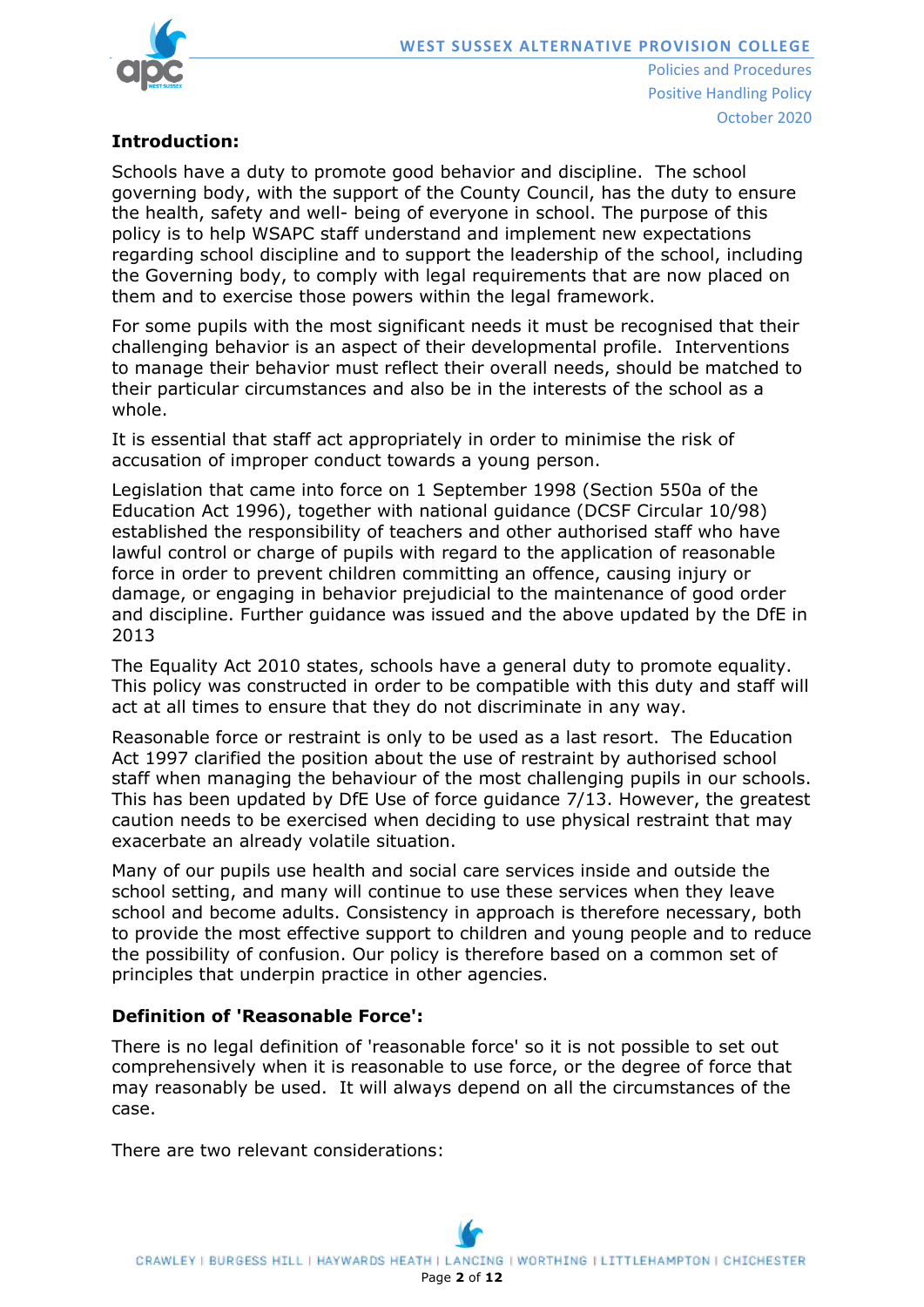

- October 2020
- The use of force can be regarded as reasonable only if the circumstances of the particular incident warrant it; therefore physical force could not be justified to prevent a pupil from committing a trivial misdemeanor or in a situation that clearly could be resolved without force;
- The degree of force employed must be in proportion to the circumstances of the incident and the seriousness of the behavior or the consequences it is intended to prevent. Any force used should always be the minimum needed to achieve the desired result.

Whether it is reasonable to use force, and the degree of force that could reasonably be employed, will also depend on the age, understanding and sex of the pupil. *(DCSF Circular 10/98)*

The Equalities Act 2010 dictates that issues of race, culture and faith also need to be taken into account. Therefore, any restrictive physical interventions should be used in a way that is sensitive to, and respects the cultural expectations of children, young people and their parents/carers and their attitude towards physical contact. As an example, it would be inappropriate for a male member of staff to restrain a Muslim girl.

Within the scope of our definitions of reasonable force we judge that:

- Female pupils must normally only to be restrained when at least one female  $\mathbf{r}$ member of staff is involved in the restraint;
- $\bullet$ When a female pupil is restrained and one of the staff carrying out the restraint is a male, then the restraint must be supervised by a Senior Staff Member;
- In the unlikely event of a female pupil being restrained by two male staff members, this should be for the minimum time possible compatible with safety, the males should be replaced by females as soon as it is safe to do so and the restraint will be supervised throughout by a Senior Staff Member.

Reasonable force will only be used for:

- **F** Prevent a child leaving a classroom where allowing them to leave would risk their safety.
- **F** Prevent a pupil from attacking a member of staff or another pupil, or to prevent a fight.
- **K** Restrain a pupil at risk of harming themselves through physical outburst.

This policy has been written in the context of the Human Rights Act (1998) and the United Nations Convention on the Rights of the Child (ratified 1991). It is based on the presumption that every child, young person and adult is entitled to:

- **Respect for his/her private life;**
- **The right not to be subjected to inhuman or degrading treatment;**
- **The right to liberty and security; and**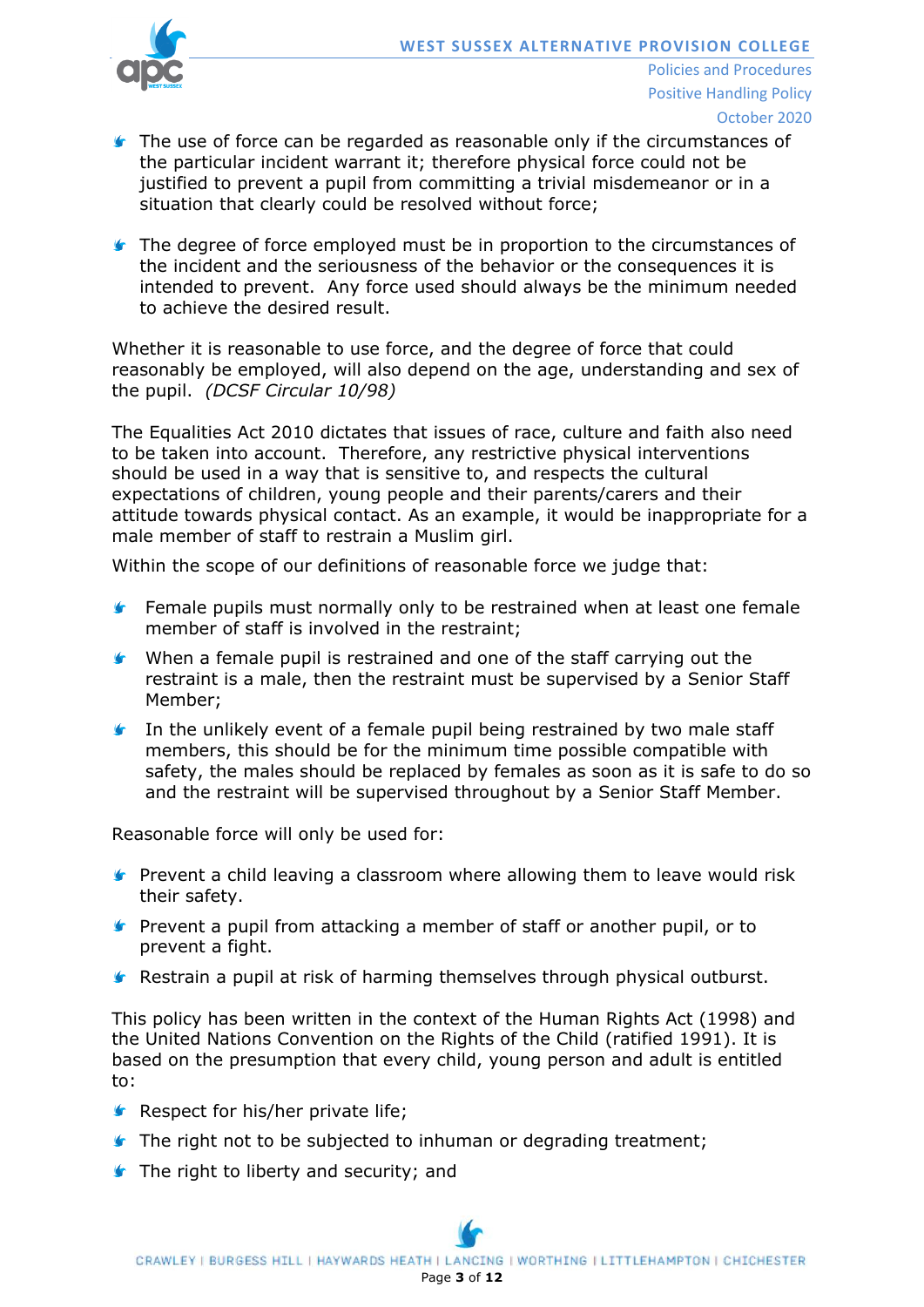

**The right not to be discriminated against in his/her enjoyment of those** rights.

# **The Scope of the Policy**

This policy aims to support staff by providing guidance for use in situations where pupils may need to be prevented from harming themselves or others, or from causing damage to property, using restraint.

The use of physical restraint must always be set in the context of WSAPC overall behavior management framework.

Restraint is an action of last resort and is not a substitute for behavior management strategies. The emphasis of such strategies should be on managing incidents and behavior through non-physical, non-threatening aggression-free strategies. Physical intervention should only be considered to control situations involving imminent danger to pupils or to others.

Where de-escalation of a situation has not been possible and restraint is deemed necessary the minimum of physical force should be used by a "Team Teach" trained member of staff, for the minimum of time, ensuring the least restrictive intervention necessary to make the situation safer.

The scale and nature of any physical intervention must be proportionate to both the behavior and the individual to be controlled, and to the nature of the harm they might cause. These judgments must be made at the time, taking due account of all the circumstances, including any known history of other events involving the individual to be controlled. The minimum necessary force should be used, and the techniques deployed should be those in which the staff members involved have been trained, are familiar with and able to use safely.

#### **Responsibilities:**

#### Assistant heads

AHs, through the Head teacher, are responsible for:

- **F** Ensuring that all those working at WSAPC are familiar with and follow this policy.
- Ensuring that all staff working at WSAPC receive training in the safe use of restraint in pupil referral units from accredited external training group as part of their induction and that their training is regularly updated.
- **K** Making a copy of the policy available to parents on request and on the school website
- **K** Regularly reviewing the policy, its application and effectiveness.
- **Ensuring that risk assessments are regularly reviewed and updated.**

Head Teacher

The Head Teacher will:

 $\blacktriangleright$  Ensure the policy is applied.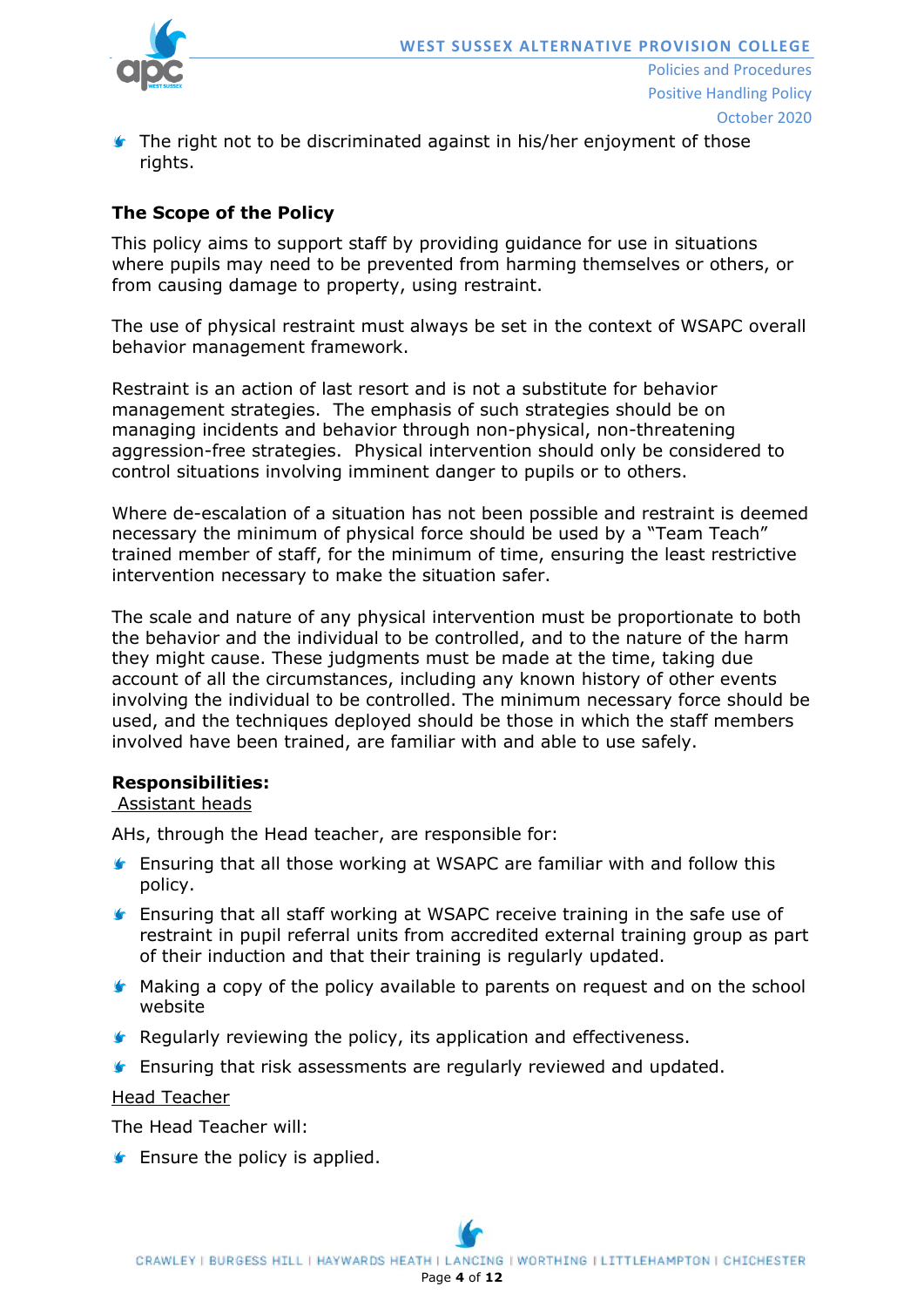

- **K** Maintain an up to date list of those members of staff whom he selects as authorised to use reasonable force and ensure that staff know who they are;
- Ensure those authorised staff are appropriately trained and regularly updated.
- Ensure that all new staff receive guidance on the use of restraint as part of their induction programme and that they are provided with a full accredited external training. WSAPC training program at the earliest opportunity thereafter.
- **Provide guidance for staff dealing with difficult and dangerous behavior;**
- **Coversee reporting and recording systems.**
- **Monitor and review incidents.**
- Ensure that arrangements are in place for reviewing the policy regularly.

#### Authorised Staff

All teachers/education staff are authorised to use reasonable force to control or restrain pupils.

The Headteacher does not authorise any other staff to use force to control or restrain pupils. In some circumstances staff members will have received training but will not be given the Headteacher's authorisation to use reasonable force to control or restrain pupils. Examples of such staff might include office staff, premises staff, staff that have physical disabilities or temporary staff.

The authorisation is provided in writing. It is permanent for all staff, subject to satisfactory completion of training as soon as possible after induction and the subsequent satisfactory completion of update training when it is arranged by the school.

The Headteacher maintains a register of all authorised staff members who have been trained and are therefore empowered to use reasonable force in accordance with this policy.

#### All Staff

It is always the duty of everyone to consider their own safety and that of others.

In the event of circumstances arising that might result in an incident, staff should:

- **Begin early de-escalation using preventative, non-confrontational methods.**
- **Consider all options available to them, including withdrawal of themselves or** others.
- Seek support where possible.
- If authorised, consider the use of reasonable force to make the situation safe; and
- **Report, record, and review.**
- Should an incident occur, an authorised member of staff will: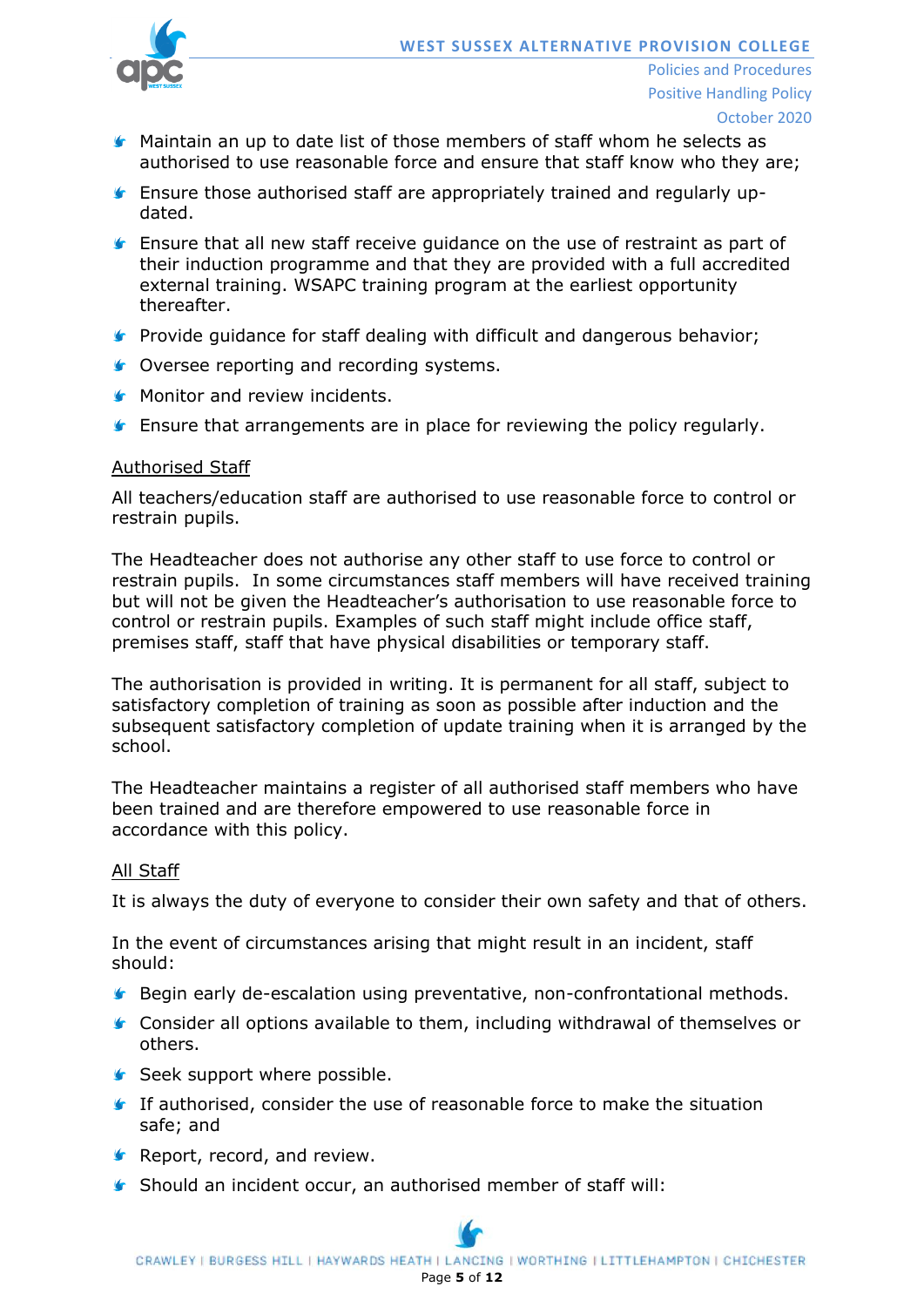

- **C** Determine whether the criteria from Circular 10/98 apply;
- **F** Employ preventative, non-confrontational strategies; and
- As a last resort, use a form of restraint employing a recognised and agreed physical intervention.

#### **Risk Management:**

Risk management is a proactive approach to minimising difficult and dangerous behaviors and is set against the background of policies and procedures at WSAPC. It includes general risk assessment of the environment and individual risk assessment of pupil support needs.

Risk management strategies, including the use of physical intervention, must prohibit:

- **Any intervention which impedes the process of breathing.**
- **F** Entails the deliberate use of pain for control purposes.
- Involves contact with vulnerable parts of the body e.g. neck and sexual areas.
- Hypertension, hyper flexion and pressure on or across joints; or
- **Any other potentially dangerous position.**

Among the main risks to children and young people are that a physical restraint could:

- Be used unnecessarily, that is when other less intrusive methods could have achieved the desired outcome.
- **Cause injury; bruising, scratching or soft tissue damage.**
- **Cause pain, distress or psychological trauma;**
- **Become routine, rather than an exceptional method of management.**
- **Increase the risk of abuse.**
- Undermine the dignity of staff or pupils or otherwise degrade or humiliate those involved; or
- **Create distrust and undermine personal relationships.**

The main risks to staff include the following.

- **As a result of applying physical intervention they may suffer injury.**
- **They may experience distress or psychological trauma.**
- **The legal justification for the use of physical intervention is challenged in the** courts; and/or
- **G** Disciplinary action.

The main risks of not intervening include:

Staff may be in breach of their duty of care.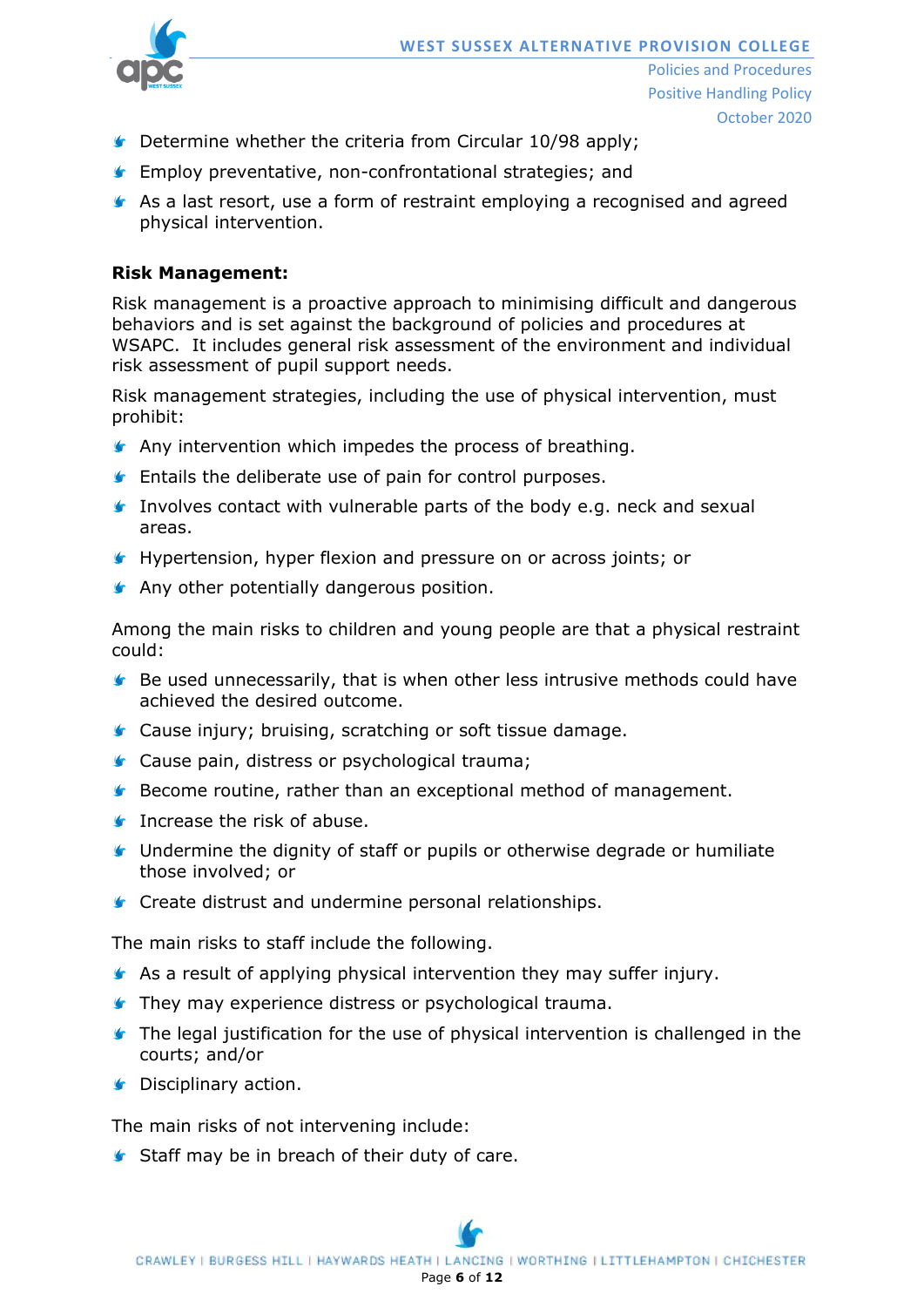

- **Children and young people, staff or other persons may be injured or abused.**
- Serious damage to property will occur; and/or
- **The possibility of litigation in respect of these matters.**

Some pupils with Special Educational Needs and/or behavioral difficulties, particularly in an AP setting, may need to be regularly restrained. Where this is the case, we will ensure that the situations and methods used will be the subject of a pupil-specific risk assessment and outlined in the pupil's behavior plan and therefore known to parents. Any restraint applied outside that written within the plan must be recorded and reported to parents.

The AH's will always discuss with parents/carers prior to a pupil entering WSAPC:

- **The general principles of risk management in respect of challenging behavior.**
- **The possibility of the use of restraint.**
- **The training received by staff.**
- **The specific needs of the individual child in question; and**
- **The terms of the Home-School Partnership Agreement.**

#### **Prevention:**

The use of restrictive physical interventions at WSAPC will be minimised by the adoption of primary and secondary preventative strategies taught to all staff through accredited training providers.

Primary prevention is achieved by:

- **E** Ensuring adequately trained staff are deployed and that their level of competence corresponds to the needs of the children and young people with whom we work and the likelihood that physical interventions will be needed. Staff will not knowingly be left in vulnerable positions.
- **Helping children and young people to avoid situations which are known to** provoke violent or aggressive behaviors, including providing adequate opportunities for individual work and activity.
- Individual risk assessments and behaviour support or individual education plans which are responsive to individual needs and include current information on assessed needs.
- Creating opportunities for children and young people to engage in meaningful activities which include opportunities for choice and a sense of achievement.
- **E** Developing staff expertise in working with children and young people who present challenging behaviours; and
- **Talking to children and young people, their families, and advocates about the** way in which they prefer to be managed when they pose a significant risk to themselves and others. Some pupils prefer withdrawal to a quiet area to an intervention that includes bodily contact. A quiet area is available in each site for these cases.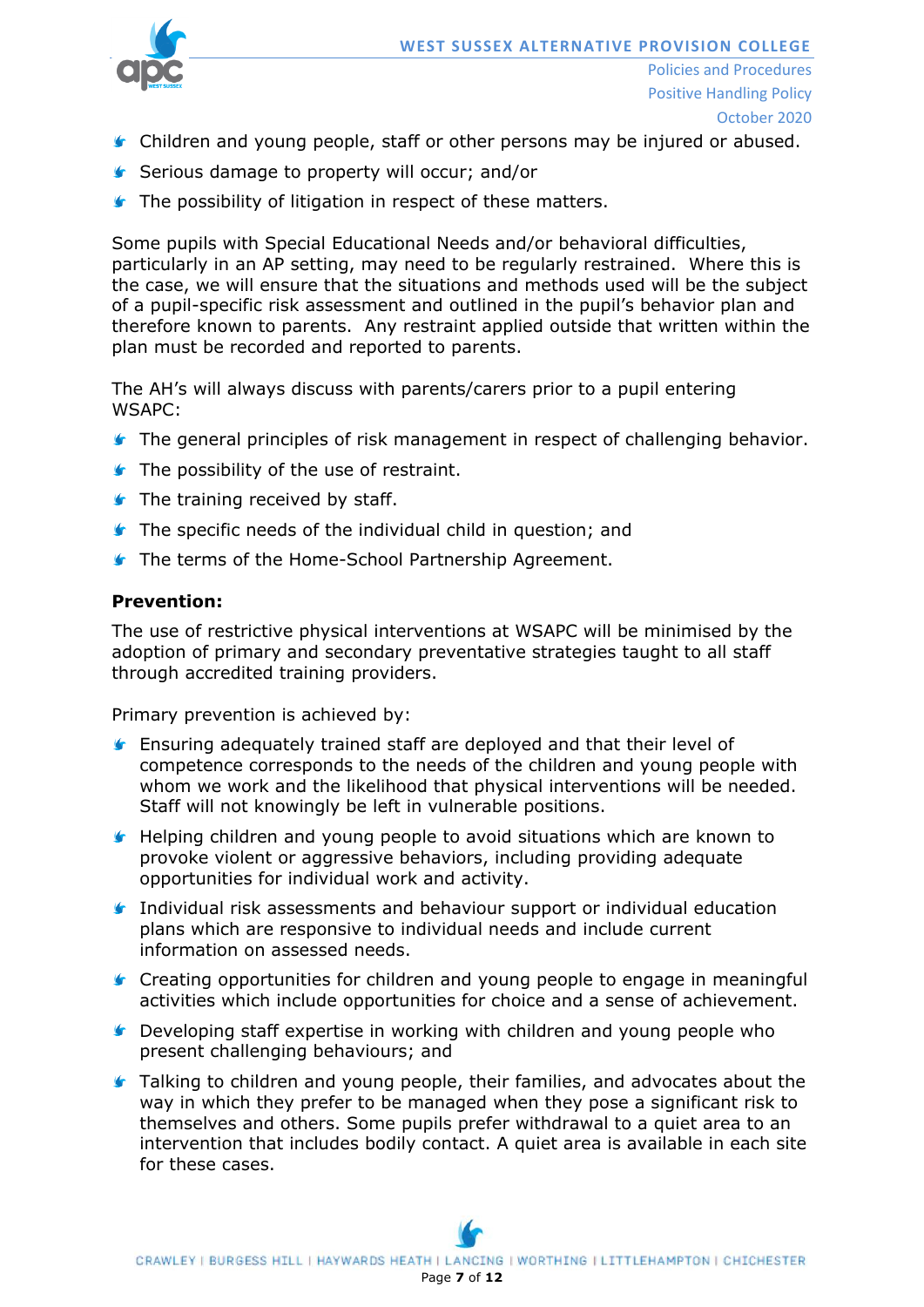

Secondary prevention involves recognising, in the early stages of a behavioral sequence that it is likely to develop into violence or aggression and employing defusing techniques to avert any further escalation.

Where there is clear evidence that sequences of behavior rapidly escalate into violence, the use of physical intervention at an early stage may, potentially, be justified if it is clear that:

- **Primary prevention has not been effective, and**
- The risks associated with **not** using physical intervention are greater that the risks of using physical intervention; and
- **C** Other appropriate methods, which do not involve physical intervention, have been tried without success.

All prevention strategies should be carefully selected and reviewed to ensure they do not constrain opportunities or have an adverse effect on the welfare or the quality of life of children and young people (including those in close proximity to the incident). In some cases it will be necessary to make a judgement about the relative risks and potential benefits arising from activities which might provoke challenging behaviors compared with the impact on the person's overall quality of life if such activities are proscribed. This will require a detailed risk assessment.

### **Pro-active Use of Physical Intervention:**

In most circumstances, physical interventions will be used reactively. Occasionally, it may be considered in the best interests of the pupil to accept the possible use of physical intervention as part of an educational strategy. For example, this may be considered as a way of helping a child or young person to exit a potentially difficult situation very rapidly and thereby preventing greater harm. Where this type of intervention might be useful it must have been discussed by staff in advance and be incorporated into a pupil's individual risk assessment and behavior plan. Parents/carers must have agreed this. Planning for this type of intervention will be the exception and will always have been approved by the Headteacher.

### **Emergency Use of Physical Intervention:**

Emergency use of physical intervention and restraint may be required when pupils behave in ways that have not been foreseen by a risk assessment or prevented by defusing techniques. Research evidence (Hill, J. and Spreat, S. (1987) shows that injuries to staff and to pupils are more likely to occur when unforeseen events are managed using physical interventions. For this reason, great care will be taken to avoid situations where unplanned restraints might be needed.

Effective risk assessment procedures together with well -planned preventative strategies will help to keep the emergency use of physical intervention to an absolute minimum. Daily debriefing meetings are particularly valuable in this process. Staff should be aware that, in an emergency, the use of force can be justified if it is reasonable to use it to prevent injury.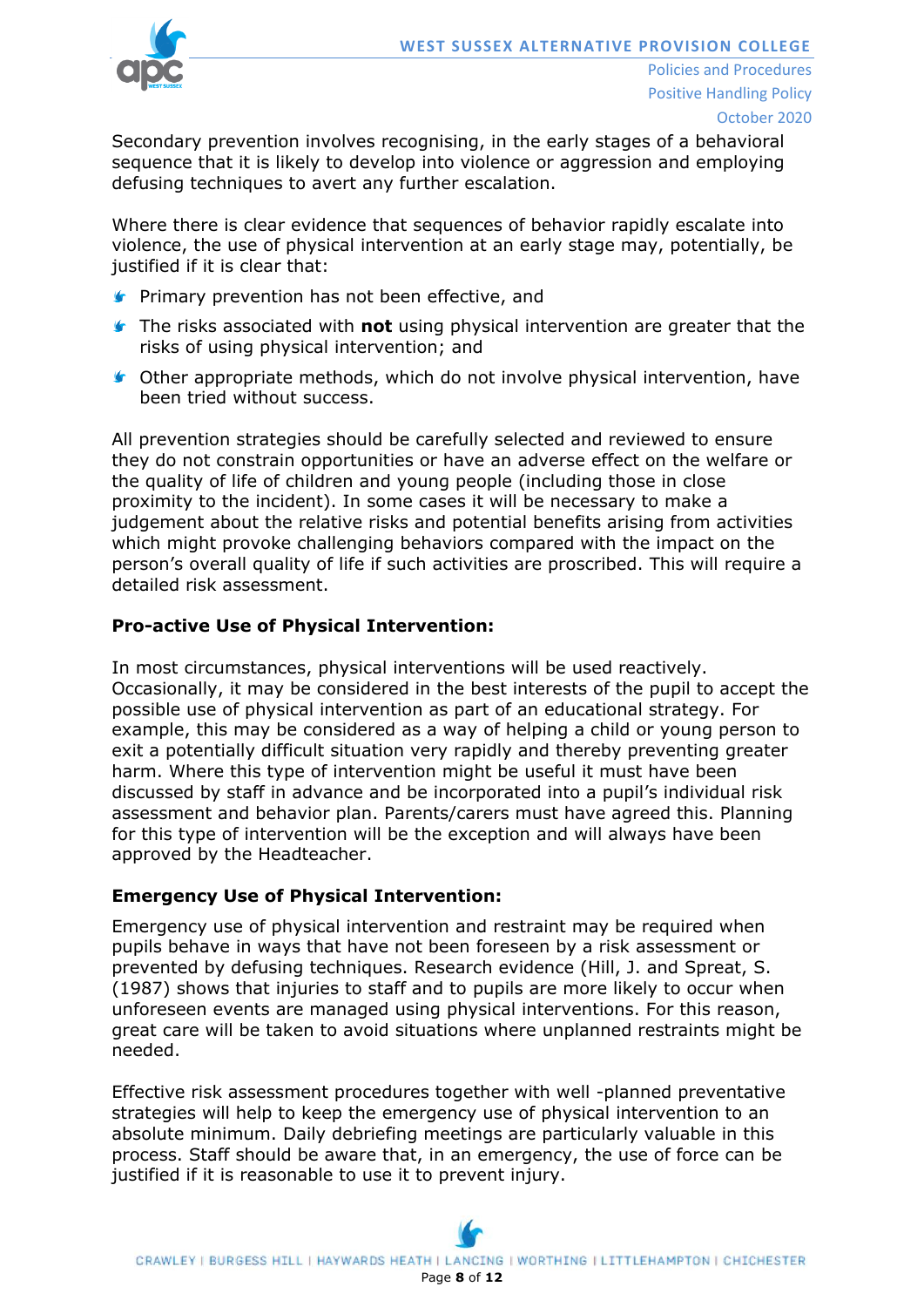

Even in an emergency the use of force must be reasonable. It should be commensurate with the desired outcome and the specific circumstances in terms of intensity and duration. In using a restrictive physical intervention in an emergency, the member of staff concerned should be confident that the possible adverse outcomes will be less severe than those which might have occurred without the use of restraint.

### **Medication:**

In certain circumstances, where use of medication has been indicated as a method of managing extreme behavior. Medication will only be administered as prescribed by a qualified medical practitioner or trained staff member, with the express written consent and permission of the parents/carers. Under their duty of care staff should not give medication to children and young people without the knowledge and agreement of the Headteacher who will ensure the agreed procedures have been put in place. All medicines administered to pupils must be stored in the school office according to their storage instructions and recorded in writing in the medicines logbook kept in the school office.

### **Reporting and Recording:**

A detailed, contemporaneous written report will always be made in respect of any incidents where force is used by the member of staff concerned. The information that should be contained within this report is set out in DCSF Circular 10/98.

An Incident Report Form must be completed as soon as is reasonably practical and brought to the attention of the AH or, in their absence the senior leadership team. In addition, the restraint needs to be recorded by the end of the working day.

The Assistant Head/ Centre Manager or a designated senior member of staff will ensure that parents/carers are informed, as soon as is reasonably practicable, of an incident where physical restraint has been used. Where a pupil has Special Educational Needs or behavioral difficulties and an agreed method of restraint has been included in a behavior plan, the use of restraint will be reviewed regularly but only reported to parents where the restraint applied is outside that set out in the plan.

Where a complaint about the use of restraint is made by a pupil or parent/carer, this will be reported to local authority designated officer (LADO) within 24 hours. In the event of such a complaint being made it is important that no investigation of the circumstances in which restraint was used is undertaken by the school unless the LADO determines that this is the most appropriate course of action.

# **Post Incident Support for Staff and Pupils:**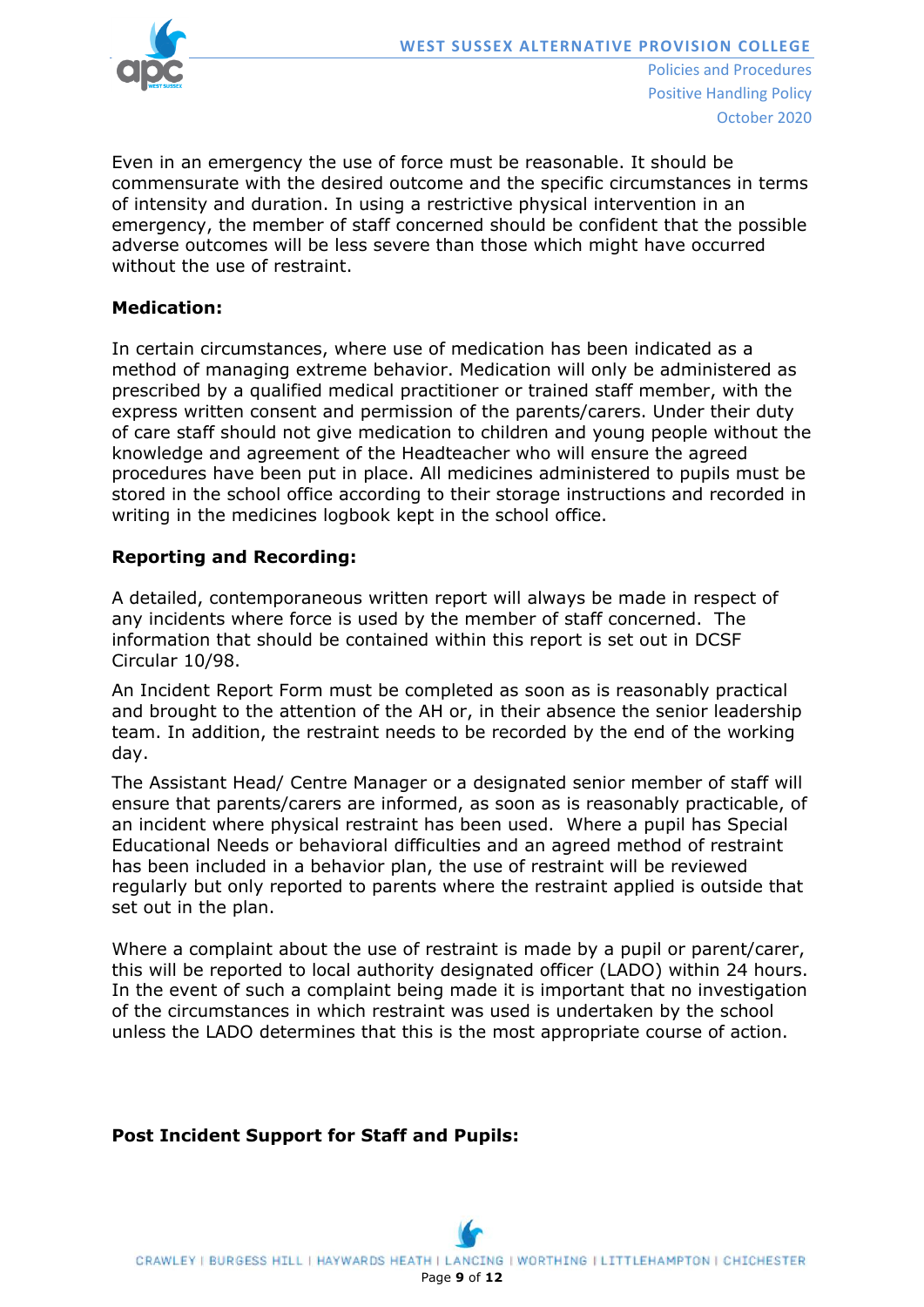

WSAPC has ensured arrangements are in place to provide support for staff

following situations where they have had to restrain a pupil or have been involved in an incident which has been successfully de-escalated but the staff member involved has requested time to recover.

De-briefing sessions are always to be held with both the staff and pupil(s) involved in any incident and outcomes are reviewed to inform future practice to minimise the risk of similar occurrences. For pupils this could include the rewriting of risk assessment, the re-formulating of behavior plans and the resetting of targets. For staff this could include the offer of additional support from Senior Staff, the re-allocation of duties for a defined period, referral for counseling or medical advice or support and/or the possibility of additional training.

Daily debriefing sessions at the end of every working day offer support and supervision to staff, provide opportunities for events to be shared with colleagues where this is appropriate and allow for the creation of a log of events. This log does not preclude the need for staff involved to write a personal account of the events they have participated in or witnessed. Such accounts must be written by hand by everyone concerned. Joint accounts are not acceptable.

Pupils will normally be required to discuss events with the AH /senior leaders in a timely way or as soon as they return to school if an exclusion has been given. A record will be made of their discussion. The discussion will cover the events, the lessons to be learnt from them and the way in which consequences will be applied. The pupil will be supported to apologise or to make restitution as appropriate. His/her parents may be invited to some or all of the meeting.

### **Screening for Potential Equalities Discrimination:**

This policy has been considered for its impact on staff, pupils, parents/carers, other learners and members of the public in respect of the current WSAPC equalities schemes and policies. It has been agreed that where the Positive handling Policy impacts on any people with whom we work or come into contact then:

- It does not disadvantage any group due to disability, age, race, religion, sexual orientation, or gender.
- It has taken into consideration the needs of people with a disability, the needs of various age groups, various racial groups, various religious groups, various sexual orientations and the different needs of men and women.

To ensure they do not act in a way that could leave them open to legal challenge, staff should ensure that sanctions are fair, reasonable and proportionate. Sanctions are more likely to promote positive behavior when pupils see them as fair. Staff are therefore advised that in implementing the WSAPC Positive handling Policy they should always:

**K** Make it clear that they are dealing with behavior, rather than stigmatising the person;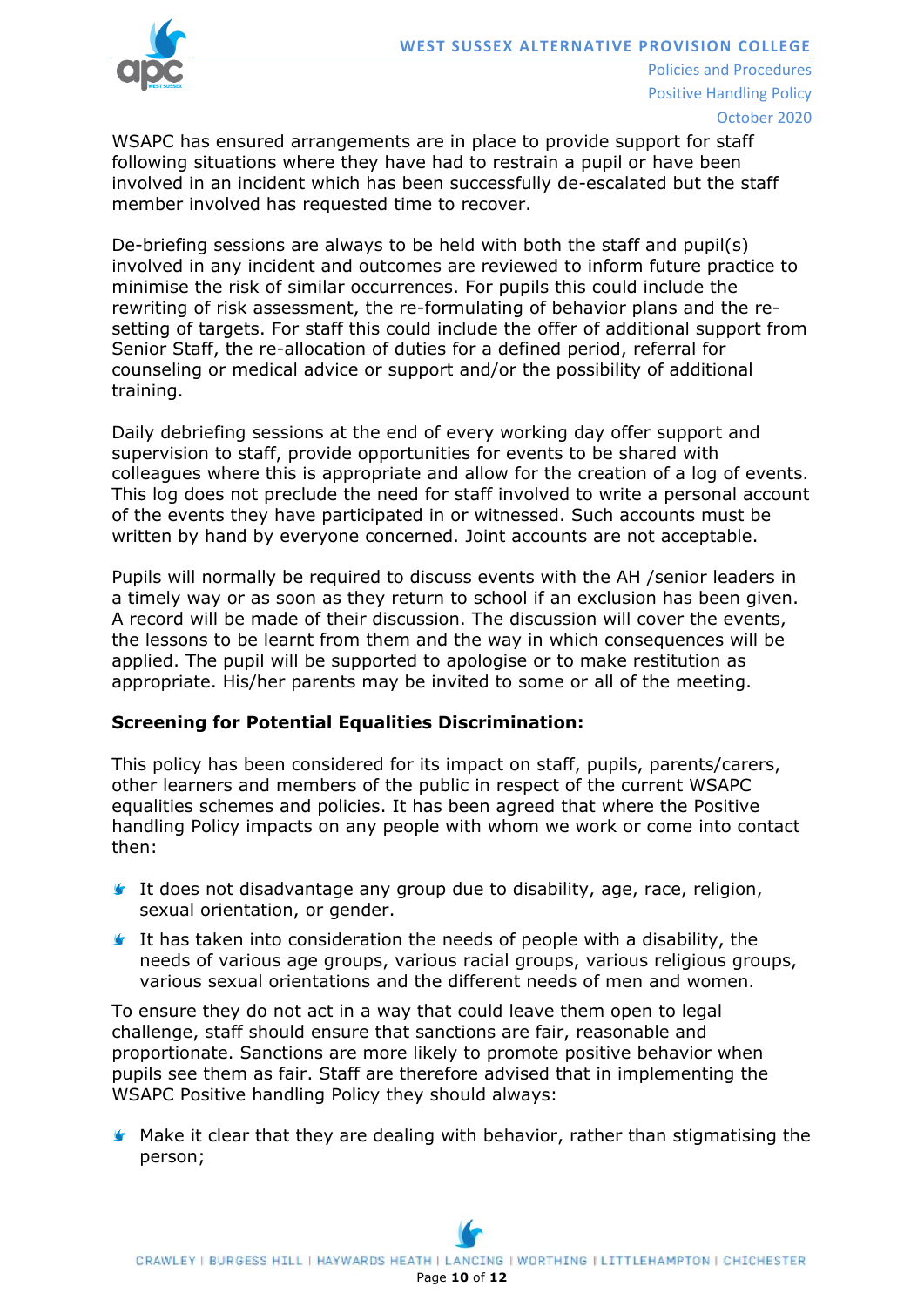

- **Avoid early escalation to severe sanctions, reserving them for the most** serious or persistent misbehavior.
- **Avoid sanctions being cumulative and automatic. Sanctions should always** take account of individual needs, age and understanding.
- **Avoid whole-group sanctions that punish the innocent as well as the guilty.**
- Whenever possible apply sanctions that are a logical consequence of the pupil's inappropriate behavior.
- **G** Use sanctions to help the pupil and others learn from their mistakes and recognise how they can improve their behavior;
- Where possible, use sanctions to put right any harm caused.
- Never issue sanctions that are humiliating or degrading.
- Use sanctions in a calm and controlled manner.
- **Ensure that sanctions are consistent. Pupils should know that a sanction,** when mentioned, will be used.
- **If** Link the concept of sanctions to the concept of choice, so pupils see the connection between their own individual behavior and its impact on themselves and others, so increasing responsibility for their own behavior.
- **All sanctions must follow the agreed WSAPC behavior policy.**

# **Complaints:**

WSAPC is committed to involving parents/carers when an incident occurs with their child. We have a clear policy about physical contact with pupils that staff members adhere to. This should help to avoid complaints from parents/carers, but this approach will not prevent all complaints. If there is a dispute about the use of force by a member of staff it might lead to an allegation made to the school, to other agencies or to the police. These will be dealt with in accordance with agreed policies and procedures for handling allegations against staff.

The possibility that a complaint might result in a disciplinary hearing, or a criminal prosecution, or in a civil action brought by a parent or pupil, cannot be ruled out. In those circumstances it would be for the disciplinary panel or the court to decide whether the use and degree of force was reasonable in all the circumstances. It would also be likely to take account of the school's policy on restraint, whether that had been followed, and the need to prevent injury, damage, or disruption, in considering all the circumstances of the case.

### **Review:**

The Governing Body is responsible for reviewing the application and effectiveness of the policy annually.